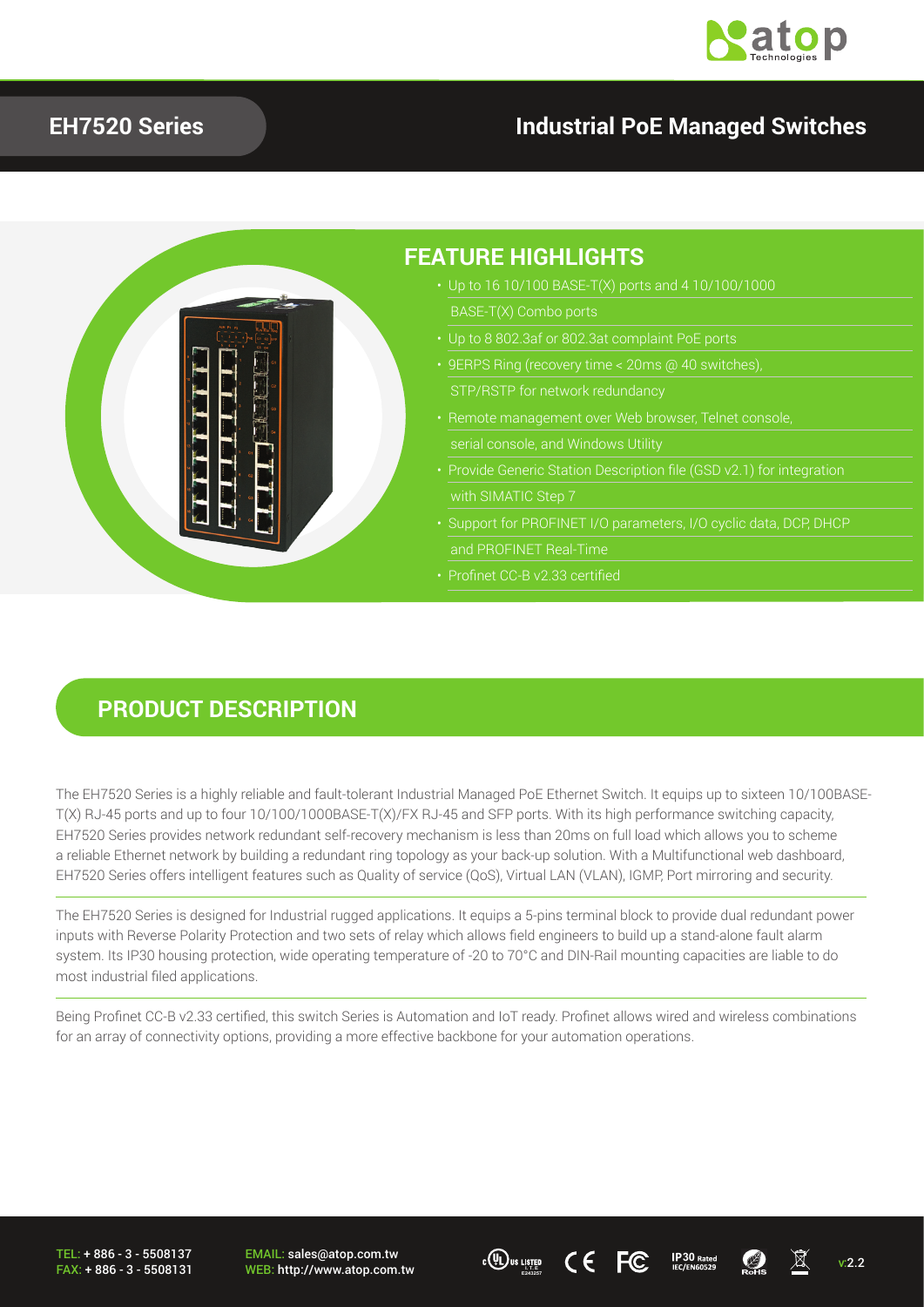

## **SPECIFICATIONS**

| <b>Technical Specifications</b> |                                                                                                                                                                                                                                                                                                                                                                                                                                        |
|---------------------------------|----------------------------------------------------------------------------------------------------------------------------------------------------------------------------------------------------------------------------------------------------------------------------------------------------------------------------------------------------------------------------------------------------------------------------------------|
| Model Name                      | EH7520 Series                                                                                                                                                                                                                                                                                                                                                                                                                          |
| <b>Technology</b>               |                                                                                                                                                                                                                                                                                                                                                                                                                                        |
| Standards                       | IEEE802.3af / 802.3at for Power-over-Ethernet<br>IEEE802.3 for 10BASE-T<br>IEEE802.3u for 100BASE-T(X) and 100BASE-FX<br>IEEE802.3ab for 1000BASE-T(X)<br>IEEE802.3z for 1000BASE-X<br>IEEE802.3x for Flow Control<br>IEEE802.1D-2004 for Spanning Tree Protocol<br>IEEE802.1w for Rapid STP<br>IEEE802.1Q for VLAN Tagging<br>IEEE802.1p for Class of Service<br>IEEE8021X for Authentication<br>IEEE802.3ad for Port Trunk with LACP |
| Protocols<br><b>MIB</b>         | IGMPv1/v2, GVRP, SNMPv1/v2c/v3, ICMP, ARP, Telnet, DHCP Client, TFTP,<br>SNTP, SMTP, RMON, HTTP, Syslog, PROFINET, Modbus/TCP, LLDP,IEEE 1588<br>PTP V2, IPv4, NTP Client, EAP, RADIUS, 802.1x<br>MIB II, IF-MIB, SNMPv2 MIB, BRIDGE-MIB, RMON MIB Group 1,2,3,9                                                                                                                                                                       |
| Flow Control                    | IEEE802.3x for Flow Control, back pressure flow control                                                                                                                                                                                                                                                                                                                                                                                |
| <b>Switch Properties</b>        |                                                                                                                                                                                                                                                                                                                                                                                                                                        |
| <b>Priority Queues</b>          | 8                                                                                                                                                                                                                                                                                                                                                                                                                                      |
| Max. Number of Available VLANs  | 256                                                                                                                                                                                                                                                                                                                                                                                                                                    |
| VLAN ID Range                   | VID 1 to 4094                                                                                                                                                                                                                                                                                                                                                                                                                          |
| Static IGMP Groups              | 256                                                                                                                                                                                                                                                                                                                                                                                                                                    |
| <b>Dynamic IGMP Groups</b>      | 256                                                                                                                                                                                                                                                                                                                                                                                                                                    |
| MAC Table Size                  | 16K                                                                                                                                                                                                                                                                                                                                                                                                                                    |
| Packet Buffer Size              | 12 Mbit                                                                                                                                                                                                                                                                                                                                                                                                                                |
| <b>Interface</b>                |                                                                                                                                                                                                                                                                                                                                                                                                                                        |
| RJ45 Ports                      | 10/100/1000BASE-T(X) or 10/100 BASE-T(X) auto negotiation speed                                                                                                                                                                                                                                                                                                                                                                        |
| Fiber Ports                     | 100BASE-FX / 1000BASE-X SFP slot                                                                                                                                                                                                                                                                                                                                                                                                       |
| <b>LED</b> Indicators           | PWR1, PWR2, Alarm, Run, Ring, Ring Master, RJ-45 Link/Speed, SFP Link, PoE                                                                                                                                                                                                                                                                                                                                                             |
| Console                         | RS232 (RJ45 connector)                                                                                                                                                                                                                                                                                                                                                                                                                 |
| Relay Output                    | 2 relay outputs with current carrying capacity of 2A @30VDC                                                                                                                                                                                                                                                                                                                                                                            |
| DIP Switches                    | <b>Ring Control</b>                                                                                                                                                                                                                                                                                                                                                                                                                    |
| <b>Button</b>                   | Reset Button                                                                                                                                                                                                                                                                                                                                                                                                                           |

TEL: + 886 - 3 - 5508137 FAX: + 886 - 3 - 5508131 EMAIL: sales@atop.com.tw<br>WEB: http://www.atop.com.tw **WEB: http://www.atop.com.tw** v:2.2 **3 ICC ICC ICO ICO ICO ICO ICO ICO ICO ICO ICO ICO ICO ICO ICO ICO ICO ICO ICO ICO ICO ICO ICO ICO ICO ICO ICO ICO ICO ICO I** 

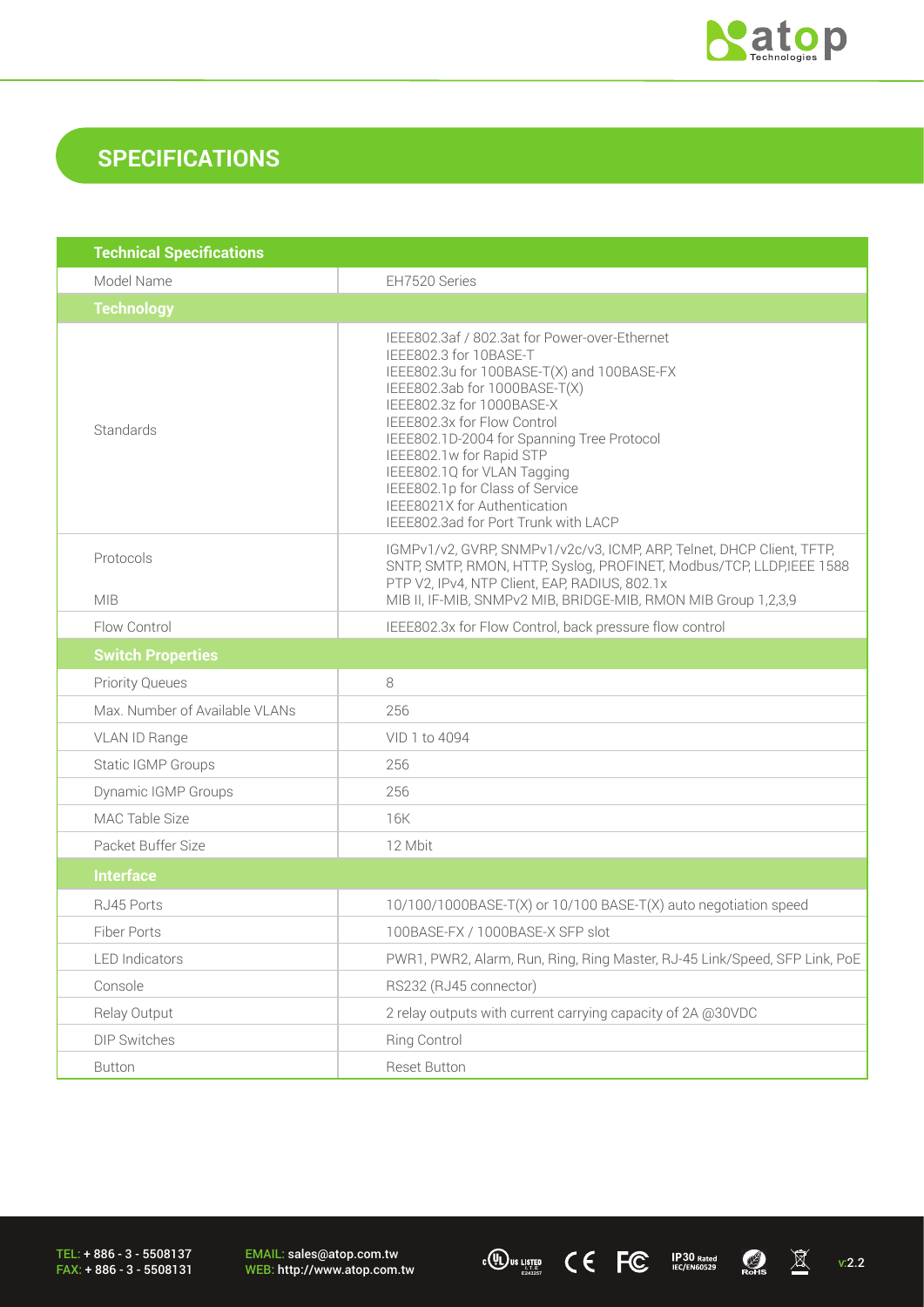

| <b>Power Management</b>                                                          |                                                                                                                                                                                        |
|----------------------------------------------------------------------------------|----------------------------------------------------------------------------------------------------------------------------------------------------------------------------------------|
| Input Voltage                                                                    | 9-48 VDC or 18~30VAC for Non-PoE models<br>45-57 VDC for 802.3af mode<br>51-57 VDC for 802.3at mode                                                                                    |
| Input Current                                                                    | Max. 1.5A @ 18VAC<br>Max. 2.0A @ 9VDC (without PD)<br>Max. 3.2A @ 45VDC (Support up to 8 ports at 15.4W per PoE port)<br>Max. 5.5A @ 51VDC (Support up to 8 ports at 30W per PoE port) |
| Connector                                                                        | Removable 5-pin Terminal Block for power input                                                                                                                                         |
| <b>Reverse Polarity Protection</b>                                               | Present (DC only)                                                                                                                                                                      |
| <b>Physical Characteristics</b>                                                  |                                                                                                                                                                                        |
| Housing<br>Dimension $(W \times H \times D)$<br>Weight<br>Installation           | IP30 protection, metal housing<br>80mm x 137.9mm x 164mm<br>1.4 kg<br>DIN-Rail, Wall Mount (Optional Kit)                                                                              |
| <b>Environmental Limits</b>                                                      |                                                                                                                                                                                        |
| <b>Operating Temperature</b><br>Storage Temperature<br>Ambient Relative Humidity | $-20^{\circ}$ C $\sim$ 70°C (-4°F $\sim$ 158°F)<br>$-40^{\circ}$ C $\sim$ 85°C (-40°F $\sim$ 185°F)<br>5%~95%, 55°C (Non-condensing)                                                   |

# **REGULATORY APPROVALS**

| <b>Regulatory Approvals</b> |                                                                                 |                                                                                        |                                                                                                                    |                         |
|-----------------------------|---------------------------------------------------------------------------------|----------------------------------------------------------------------------------------|--------------------------------------------------------------------------------------------------------------------|-------------------------|
| Safety                      | UL60950-1 2nd Ed. /CSA C22.2 No.60950-1-07 2nd Ed. / EN60950-1 / CB             |                                                                                        |                                                                                                                    |                         |
| <b>EMC</b>                  | FCC Part 15, Subpart B, Class A / EN 61000-6-4:2007+A1:2011 / EN 61000-6-2:2005 |                                                                                        |                                                                                                                    |                         |
| <b>Test</b>                 | Item                                                                            |                                                                                        | <b>Value</b>                                                                                                       | <b>Level</b>            |
| IEC 61000-4-2               | <b>ESD</b>                                                                      | Contact Discharge<br>Air Discharge                                                     | ±6KV<br>±8KV                                                                                                       | 3<br>3                  |
| IEC 61000-4-3               | <b>RS</b>                                                                       | Radiated(Enclosure)                                                                    | 10(V/m)<br>3(V/m)<br>1(V/m)                                                                                        | 3<br>3<br>3             |
| IEC 61000-4-4               | FFT                                                                             | <b>AC Power Port</b><br>DC Power Port<br>Signal Port                                   | ±2.0kV<br>±2.0kV<br>±1.0kV                                                                                         | 3<br>3<br>3             |
| IEC 61000-4-5               | Surge                                                                           | AC Power Port<br><b>AC Power Port</b><br>DC Power Port<br>DC Power Port<br>Signal Port | Line-to-Line ±1.0KV<br>Line-to-Earth ±2.0KV<br>Line-to-Line ±1.0KV<br>Line-to-Earth ±2.0KV<br>Line-to-Earth ±1.0KV | 3<br>3<br>$\frac{3}{3}$ |
| IEC 61000-4-6               | CS                                                                              | Conducted(Enclosure)                                                                   | 10 Vrms                                                                                                            | 3                       |
| IEC 61000-4-8               | PFMF                                                                            | (Enclosure)                                                                            | $30$ A/m                                                                                                           | 4                       |
| IEC 61000-4-11              | <b>DIP</b>                                                                      | <b>AC Power Port</b>                                                                   | $\sim$                                                                                                             |                         |

EMAIL: sales@atop.com.tw<br>WEB: http://www.atop.com.tw **WEB: http://www.atop.com.tw** v:2.2 **3 ICC ICC ICO ICO ICO ICO ICO ICO ICO ICO ICO ICO ICO ICO ICO ICO ICO ICO ICO ICO ICO ICO ICO ICO ICO ICO ICO ICO ICO ICO I**